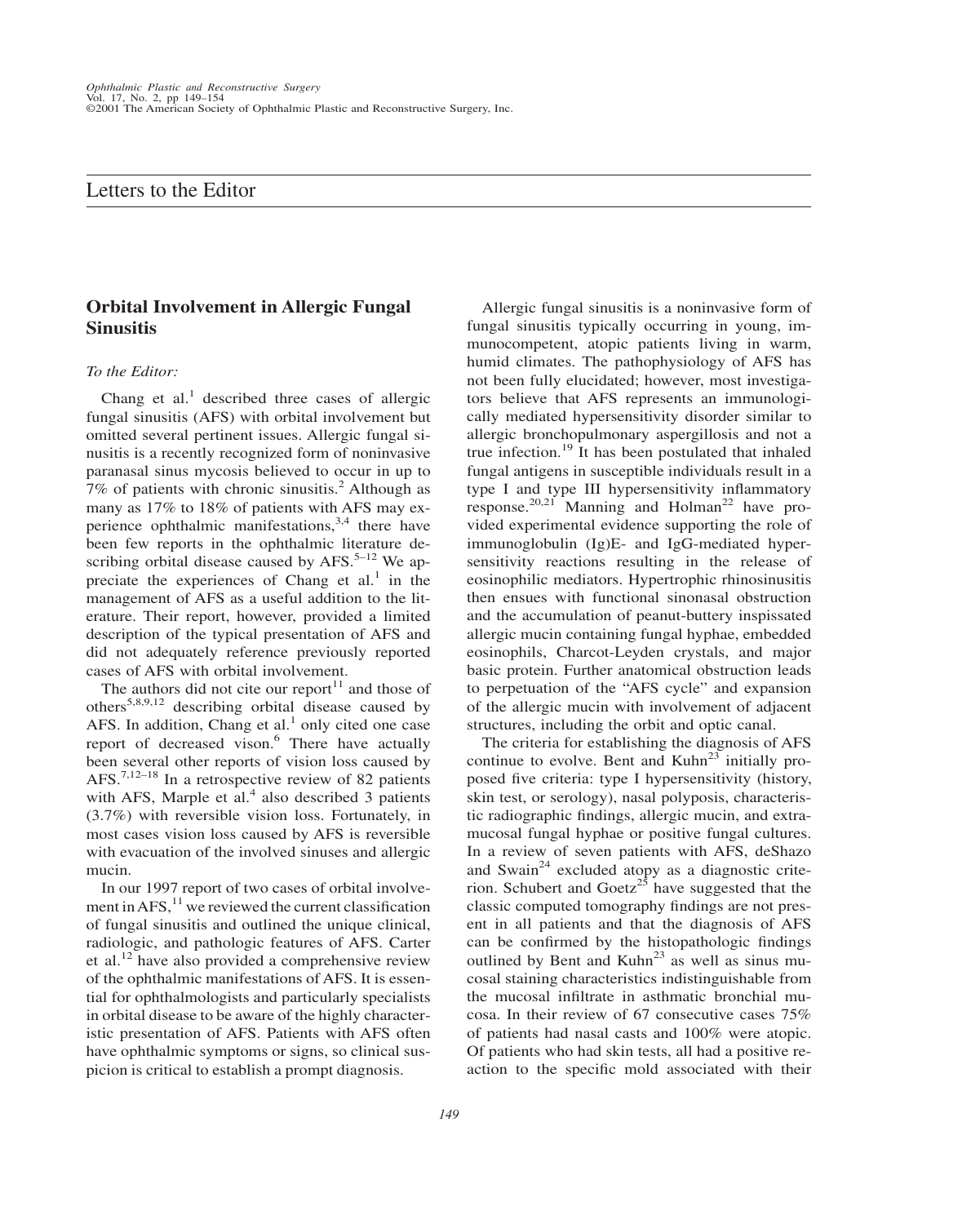AFS. Peripheral eosinophilia was not a prominent feature; however, total serum IgE was generally elevated. Importantly, a follow-up study by Schubert and Goetz<sup>26</sup> demonstrated a reduction in total serum IgE after surgical debulking. The authors concluded that serial serum IgE titers might be a useful prognostic indicator in determining patients at risk for recurrence.

Conversely, a prospective study of 97 patients with AFS at the Mayo Clinic<sup>27</sup> detected elevated total IgE in fewer than 33% of patients with AFS, and only 42% had a positive skin test. These investigators concluded that atopy is not an essential diagnostic criterion and that allergic mucin is a misnomer and not the result of an IgE-mediated type I hypersensitivity response. They proposed a change in terminology from AFS to eosinophilic fungal rhinosinusitis. Still others<sup>28</sup> disagree with this conclusion.

Because the imaging characteristics seen with AFS are highly specific, it is worth elaborating on this aspect of the diagnosis. Nonenhanced computed tomography scans typically reveal multiple sinus involvement with mottled areas of increased attenuation.<sup>29</sup> Bone erosion and remodeling are often evident but do not signify actual mucosal invasion. Juxtaposed bone resorption is presumably caused by the presence of cytokines and eosinophil products in allergic mucin.

Magnetic resonance imaging is more specific than computed tomography scans in diagnosing AFS. As Chang et al.<sup>1</sup> briefly stated, T1-weighted images show isointense or slightly hypointense signal intensity. T1-weighted images may look similar to bacterial sinusitis or neoplastic disease. T2 weighted images demonstrate a marked decrease in signal intensity.<sup>29</sup> This signal void may be mistaken for air unless an opacity is noted on either the T1 weighted image or computed tomography scan. In addition, inflammation of the sinus mucosa may result in a hyperintense signal on both T1-weighted and T2-weighted images.

As mentioned by Chang et al., $<sup>1</sup>$  the optimal treat-</sup> ment of AFS has not been established. Debridement of fungal debris and aeration of the involved sinuses is critical. Postoperative treatment with topical and oral corticosteroids has been effective in diminishing the risk of recurrent disease. The three patients in their report were treated with surgical debridement, less than 1 month of systemic corticosteroids, and maintenance intranasal corticosteroids (12–36 months). All of their patients had a positive response; however, none were tapered from their intranasal corticosteroid use.

In their 8-year retrospective review, Schubert and Goetz<sup>25</sup> demonstrated a positive effect with 2 months of postoperative low-dose oral corticosteroid use and an even greater benefit in patients taking oral corticosteroids for 1 year. Recently, to reduce the need for maintenance corticosteroid therapy and minimize disease recidivism, postoperative immunotherapy has been advocated. Mabry and colleagues<sup>21,30–33</sup> have presented encouraging results with immunotherapy directed against relevant fungal and antifungal antigens to which the patient has demonstrated an allergy. In their protocol, oral corticosteroids are given for approximately 1 month and topical nasal corticosteroids are used for approximately 8 weeks. Approximately 6 to 8 weeks after surgery, immunotherapy is initiated and continued empirically for at least 3 years.

Allergic fungal sinusitis is an increasingly recognized form of chronic rhinosinusitis. Ophthalmologists provide an important role in the diagnosis, treatment, and follow-up of patients with AFS; therefore, it is essential for them to be aware of the highly characteristic clinical, radiologic, and histopathologic features of AFS. Clinical investigators in the area of orbital disease are encouraged to share their experiences in the management of patients with AFS.

Stephen R. Klapper, M.D. Indianapolis, Indiana, U.S.A.

James R. Patrinely, M.D. Houston, Texas Pensacola, Florida

#### **REFERENCES**

- 1. Chang, WJ, Tse DT, Bressler KL, et al. Diagnosis and management of allergic fungal sinusitis with orbital involvement. *Ophthal Plast Reconstr Surg* 2000;16:72–4.
- 2. Ence BK, Gourley DS, Jorgensen NL, et al. Allergic fungal sinusitis. *Am J Rhinol* 1990;4:169–78.
- 3. Cody DT II, Neel HB III, Ferreiro JA, Roberts GD. Allergic fungal sinusitis: the Mayo Clinic experience. *Laryngoscope* 1994;104:1074–9.
- 4. Marple BF, Gibbs SR, Newcomer MT, Mabry RL. Allergic fungal sinusitis-induced visual loss. *Am J Rhinol* 1999;13: 191–5.
- 5. de Juan E, Green WR, Iliff NT. Allergic periorbital mucopyocele in children. *Am J Ophthalmol* 1983;96:299–303.
- 6. Dunlop IS, Billson FA. Visual failure in allergic Aspergillus sinusitis: case report. *Br J Ophthalmol* 1988;72:127–30.
- 7. Jay WM, Bradsher RW, LeMay B, et al. Ocular involvement in mycotic sinusitis caused by Bipolaris, *Am J Ophthalmol* 1988;105:366–70.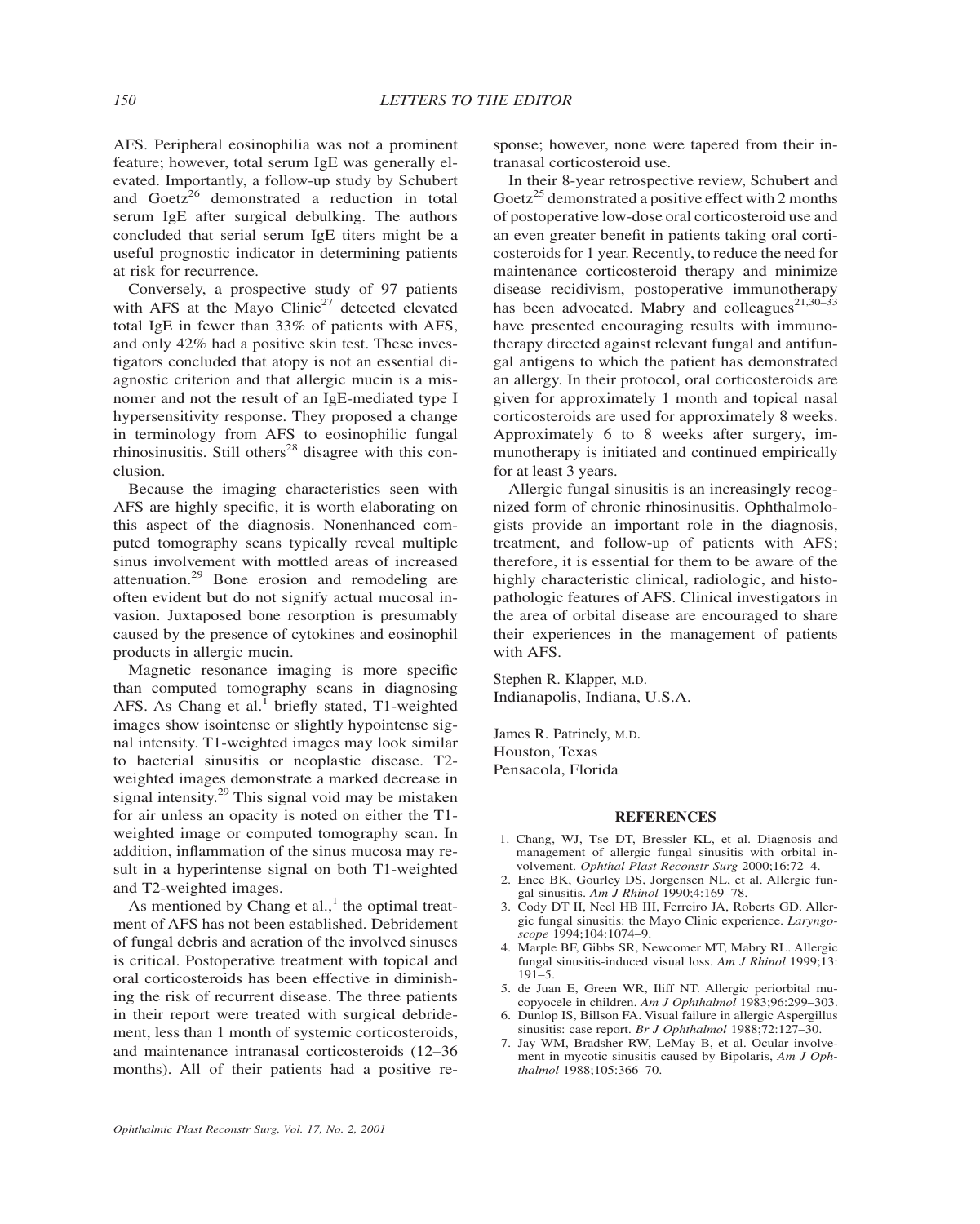- 8. Jacobson M, Galetta SL, Atlas SW, et al. Bipolaris-induced orbital cellulitis. *J Clin Neuroophthalmol* 1992;12:250–6.
- 9. Heier JS, Gardner TA, Hawes MJ, et al. Proptosis as the initial presentation of fungal sinusitis in immunocompetent patients. *Ophthalmology* 1995;102:713–7.
- 10. Chang WJ, Shields CL, Shields JA, et al. Bilateral orbital involvement with massive allergic fungal sinusitis. *Arch Ophthalmol* 1996;114:767–8.
- 11. Klapper SR, Lee AM, Patrinely JR, et al. Orbital involvement in allergic fungal sinusitis. *Ophthalmology* 1997;104: 2094–100.
- 12. Carter KD, Graham SM, Carpenter KM. Ophthalmic manifestations of allergic fungal sinusitis. *Am J Ophthalmol* 1999;127:189–95.
- 13. Pratt MF, Burnett JR. Fulminant Drechslera sinusitis in an immunocompetent host. *Laryngoscope* 1988;98:1343–7.
- 14. Washburn RG, Kennedy DW, Begley MG, et al. Chronic fungal sinusitis in apparently normal hosts. *Medicine* 1988;67:231–47.
- 15. Killingsworth SM, Wetmore SJ. Curvularia/Drechslera sinusitis. *Laryngoscope* 1990;100:935–7.
- 16. Rifai M, Kenawi B. Visual dysfunction: abnormal sign of sphenoidal lesions. *J Laryngol Otol* 1990;104:217–21.
- 17. Manning SC, Schaefer SD, Close LG, Vuitch F. Culturepositive allergic fungal sinusitis. *Arch Otolaryngol Head Neck Surg* 1991;117:174–8.
- 18. Brown P, Demaerel P, McNaught A, et al. Neuro-ophthalmological presentation of non-invasive Aspergillus sinus disease in the non-immunocompromised host. *J Neurol Neurosurg Psychiatry* 1994;57:234–7.
- 19. Corey JP, Delsupehe KG, Ferguson BJ. Allergic fungal sinusitis: allergic, infectious, or both? *Otolaryngol Head Neck Surg* 1995;113:110–9.
- 20. Manning SC, Vuitch F, Weinberg AG, Brown OE. Allergic aspergillosis: a newly recognized form of sinusitis in the pediatric population. *Laryngoscope* 1989;99:681–5.
- 21. Marple BF, Mabry RL. Comprehensive management of allergic fungal sinusitis. *Am J Rhinol* 1998;12:263–8.
- 22. Manning SC, Holman M. Further evidence for allergic pathophysiology in allergic fungal sinusitis. *Laryngoscope* 1998;108:1485–96.
- 23. Bent JP III, Kuhn FA. Diagnosis of allergic fungal sinusitis. *Otolaryngol Head Neck Surg* 1994;111:580–7.
- 24. deShazo RD, Swain RE. Diagnostic criteria for allergic fungal sinusitis. *J Allergy Clin Immunol* 1995;96:24–35.
- 25. Schubert MS, Goetz DW. Evaluation and treatment of allergic fungal sinusitis. I. Demographics and diagnosis. *J Allergy Clin Immunol* 1998;102:387–94.
- 26. Schubert MS, Goetz DW. Evaluation and treatment of allergic fungal sinusitis. II. Treatment and follow-up. *J Allergy Clin Immunol* 1998;102:395–402.
- 27. Ponikau JU, Sherris DA, Kern EB, et al. The diagnosis and incidence of allergic fungal sinusitis. *Mayo Clin Proc* 1999;74:877–84.
- 28. Dibbern DA Jr, Dreskin SC. Allergic fungal sinusitis [letter]. *Mayo Clin Proc* 2000;75:122.
- 29. Manning SC, Merkel M, Kriesel K, et al. Computed tomography and magnetic resonance diagnosis of allergic fungal sinusitis. *Laryngoscope* 1997;107:170–6.
- 30. Mabry RL, Manning SC, Mabry CS. Immunotherapy in the treatment of allergic fungal sinusitis. *Otolaryngol Head Neck Surg* 1997;116:31–5.
- 31. Folker RJ, Marple BF, Mabry RL, Marbry CS. Treatment of allergic fungal sinusitis: a comparison trial of postoperative immunotherapy with specific fungal antigens. *Laryngoscope* 1998;108:1623–7.
- 32. Mabry CS, Marple BF, Folker RJ. Immunotherapy for allergic fungal sinusitis: three years' experience. *Otolaryngol Head Neck Surg* 1998;119:648–51.

33. Mabry RL, Marple BF, Mabry CS. Outcomes after discontinuing immunotherapy for allergic fungal sinusitis. *Otolaryngol Head Neck Surg* 2000;122:104–6.

## **Reply to Drs. S.R. Klapper and J.R. Patrinely's Letter on "Orbital Involvement in Allergic Fungal Sinusitis"**

#### *To the Editor:*

The letter regarding our three cases of allergic fungal sinusitis raised the issues of the limited description of the typical presentation of allergic fungal sinusitis and the limited number of citations. This manuscript was initially submitted in August 1997 to *Ophthalmic Plastic and Reconstructive Surgery,* before the publication of their article in December 1997. Originally, our manuscript was more comprehensive in both the description of allergic fungal sinusitis and thus the number of references. The previous editor suggested that the article be significantly reduced to the length of a "case report" because of a pending change in journal format. The final revision, resubmitted in October 1997, does contain a limited description of allergic fungal sinusitis and a reduced number of references. In addition, greater than one third of the articles mentioned in the letter were not published at the time that our manuscript was submitted. After a formal acceptance by the previous editor, there was a delay in publication during the transition period between the change in journal editors. The misplaced manuscript was rediscovered in 1999 by the current editor, who subsequently published this article after a re-review.

Warren J. Chang, M.D., David T. Tse, M.D. Miami, Florida, U.S.A.

## **Digital Photography for the Ophthalmic Plastic Surgeon**

### *To the Editor:*

Digital technology increasingly permeates our lives, yet it is unclear how it impacts our practices. In our ophthalmic plastic surgical practices, we successfully use digital photography for reasons of convenience and cost.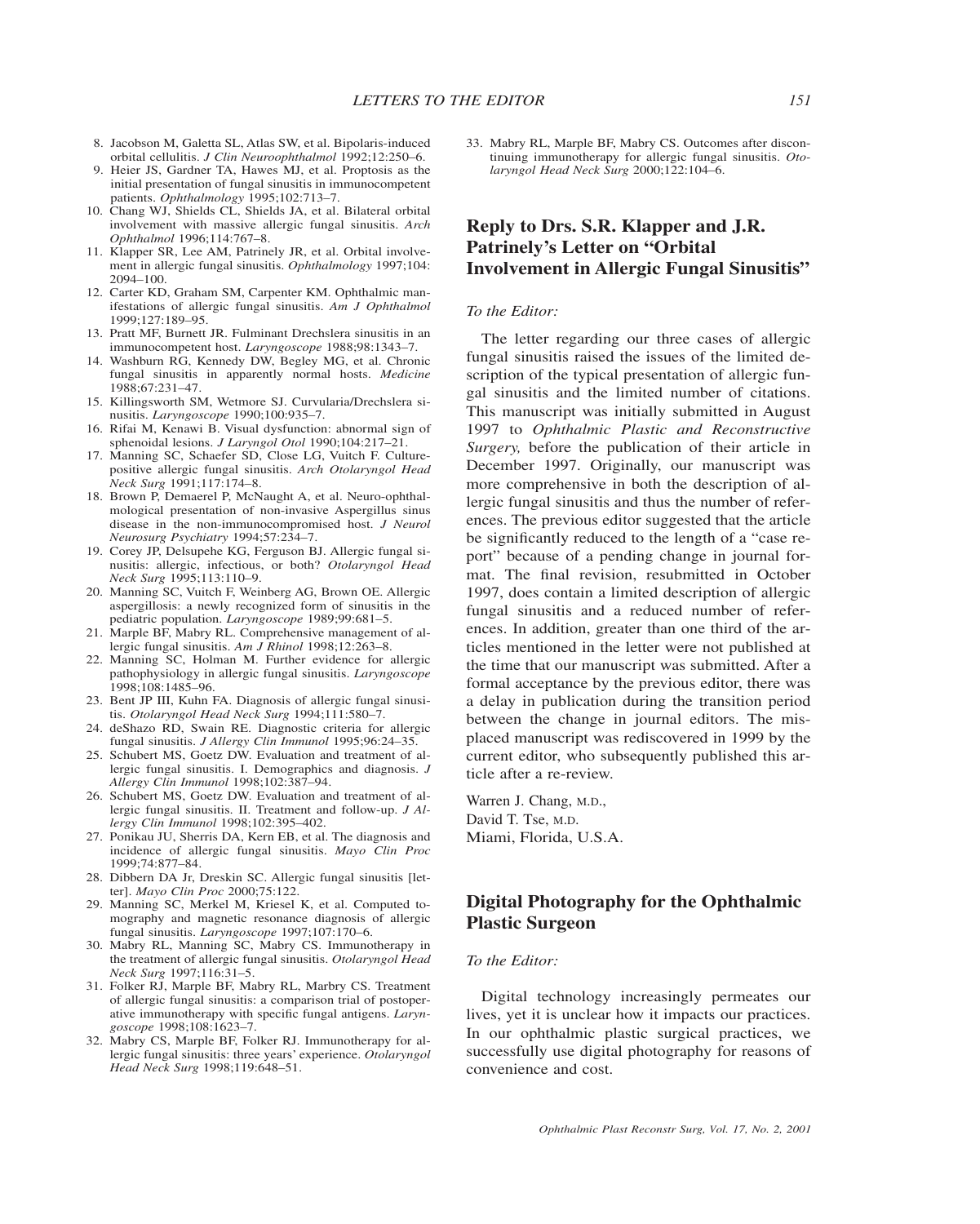Traditional clinical photography using slides or Polaroid prints requires significant material costs including film and processing, as well as labor costs for labeling, sorting, and filing of photographs into patient records. Slide film has significant expense, such as developing, labeling, and filing; in addition, there may be a significant delay for the slides to be processed. Slides also require a print to be made for insurance purposes. Polaroid photographs, which cost nearly \$1.00 each, are small, relatively blurred, and difficult duplicate.

In contrast, digital photography stores a photographic image on magnetic or optical media and offers significant advantages over conventional external photography. These include 1) rapid verification of image adequacy, 2) significant savings of time and cost, and 3) the ability to instantly review a patient's image on a TV monitor during the examination to illustrate specific clinical findings.

Conversion to digital photography has been reported by plastic surgeons, $1-3$  pathologists, $4$  ophthalmologists for retinal photography, $5$  and in various other medical and surgical specialties. However, minimal information exists about the practice of digital photography among ophthalmic plastic surgeons. To determine the penetration of digital photography among ophthalmic plastic surgeons and the perceived obstacles to switching to a digital practice, we faxed a one-page survey to 400 ophthalmic plastic surgeons to query their current photography methods. One hundred thirty-eight (35%) surveys were returned.

Nearly 40% of practices currently use digital photography to some degree, and 16% use it exclusively. The most commonly cited reasons for not having a digital practice, in decreasing order of frequency, were 1) concern about suboptimal picture quality, 2) the need to train additional personnel, and 3) skepticism about cost savings.

Of respondents, 90% have a computer and 80% already own an adequate printer to support a practice of digital photography. Of these, 90% are IBM compatible and 10% are Macintosh.

The average cost of a digital camera system at the time of this survey was approximately \$1,100, whereas a conventional camera system costs approximately \$1,200. Practices using conventional photography spend more than \$2,000 for supplies annually; moreover, slightly more than 40% of these practices have a dedicated technician for labeling and filing these photographs. Digital photography practices, in contrast, spend an average of only \$100 per year printing photographs, and depending on the system used, may not require any additional time or staff to "file" or organize the digital images.

Most respondents (89%) believed that a payback within 2 years would be reasonable to justify switching to digital photography. Although the average cost of a digital camera system among respondents was \$1,100, we believe that an excellent digital camera can be purchased for less than \$800. Thus, the "payback" period for digital photography is less than 1 year for most practices. Olympus, Kodak, and Nikon digital cameras account for more than 90% of cameras used in digital practice.

Because most insurance companies require photographs before approval or paying claims, the costs associated with such submissions can be considerable. Our survey determined that 51% of practices submit Polaroid photographs for insurance purposes. On average, practices report that they must resubmit insurance photographs four times each month because of the insurance company's loss of their photograph. The cost of high-quality color inkjet photographs approaches the cost of a Polaroid (\$1.00 per print), whereas black and white laser prints (which our insurance carriers accept), made from digital photographs, cost less than a nickel.

Finances aside, satisfaction with a photography system is critical for the practice to continue its use. Ninety-two percent of digital photography practices reported that they are either "very satisfied" or "completely satisfied" compared with 58% of practices using conventional photography (Fig. 1).



**FIG. 1.** Ninety-two percent of digital photography practices reported that they were either "very satisfied" or "completely satisfied."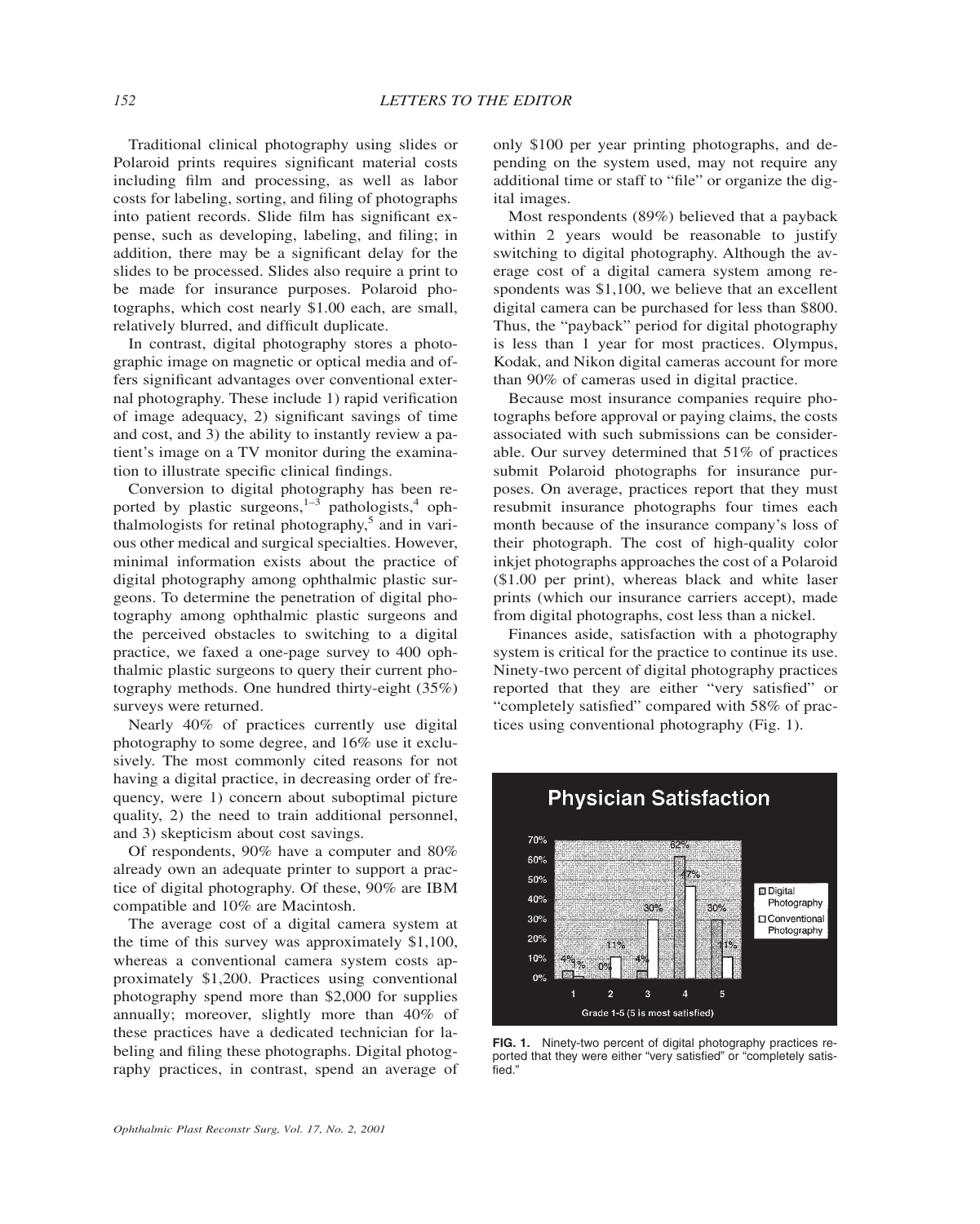Digital photography is becoming the method of choice for both nonmedical and medical purposes.1–5 It offers several advantages over conventional photography, not the least of which is the ability to expeditiously reprint a photograph at minimal expense. Indeed, there is no cost for a "bad picture" because it is never printed. Moreover, the ability to archive captured images on inexpensive (\$1.00) CD ROMs, apply key words, and share images via electronic communication are benefits unique to digital photography. Despite some respondents' concerns to the contrary, image quality of a 2.1 mega-pixel camera allows excellent reproduction of photographs up to  $8 \times 10$  inches (Fig. 2). Indeed, a 2.1 mega-pixel camera provides all the necessary resolution for 1) insurance submission purposes, 2) PowerPoint presentations, and 3) publication.<sup>1–3</sup> Digital photography can be used with photo database programs, which allow the application of multiple key words to a single photograph. This facilitates the rapid retrieval of all photographs that meet specific criterion, such as "pre-op" and "congenital ptosis."

In conclusion, most practices already own the requisite computing power to deploy digital photography. Conversion from a conventional photographic practice using Polaroid film or slides will often pay for itself in the first year of use, and offer several advantages not available at any cost. Of note, practices need to verify with their insurance carrier that a black and white laser photograph will be accepted as a photographic documentation.



**FIG. 2.** This photograph from a 2.1 mega-pixel camera, printed on a simple black and white laser printer, demonstrates the superb quality and detail that digital photography affords. Date and time may be "stamped" on the print.

Mark S. Brown, M.D. Vinod Jindal, M.D. Peter A. D. Rubin, M.D.

#### **REFERENCES**

- 1. DiSaia JP, Ptak JJ, Achauer BM. Digital photography for the plastic surgeon. *Plast Reconstr Surg* 1998:569–73.
- 2. Sankar TK, Khan MS. Digital photography for the plastic surgeon, *Plast Reconstr Surg* 2000:2636.
- 3. Edsorm LE. Conversion to digital photography and photo archiving. *Plast Reconstr Surg* 2000:1576–7.
- 4. Furness PN. The use of digital imaging in pathology. *J Pathol* 1997:253–63.
- 5. Liesenfeld B, Kohner E, Piehlmeier W, et al. A telemedical approach to the screening of diabetic retinopathy: digital fundus photography. *Diabetes Care* 2000:345–8.

## **More Information on Alloderm**

### *To the Editor:*

Two important points have been brought to our attention regarding our recently published report.<sup>1</sup> We would like to present two important omissions from the article.

First, examining Alloderm (LifeCell Corp., The Woodlands, TX, U.S.A.) (directly out of the package) with a dissecting microscope, after the Alloderm has been soaked in saline and is ready for implantation, occasionally reveals the presence of multiple fine hair segments (less than 1 mm long). These are presumably remnants of the donor skin hair that has been shaved before Alloderm processing using enzymatic digestion.

Second, the presence of enzymatically treated human hair and the light microscopic findings of a foreign body granuloma to this hair seen in Figure 3 of our article<sup>1</sup> suggest that the material may elicit a subclinical inflammatory response.

We found no complication attributable to this material in  $63$  consecutive cases;<sup>1</sup> previous reports describe the use of this material in eyelid, gingival, and nasal septal reconstruction, lip augmentation, and integumental reconstruction.<sup>2–6</sup> To our knowledge, none of these reports describes clinical granulomata or foreign body reaction.

We believe this information could have implications regarding the use of this procedure, and we regret that we did not include it in our original article.

We have contacted the LifeCell Company, which manufactures Alloderm, and have discussed the subject of small particles of hair on Alloderm. They